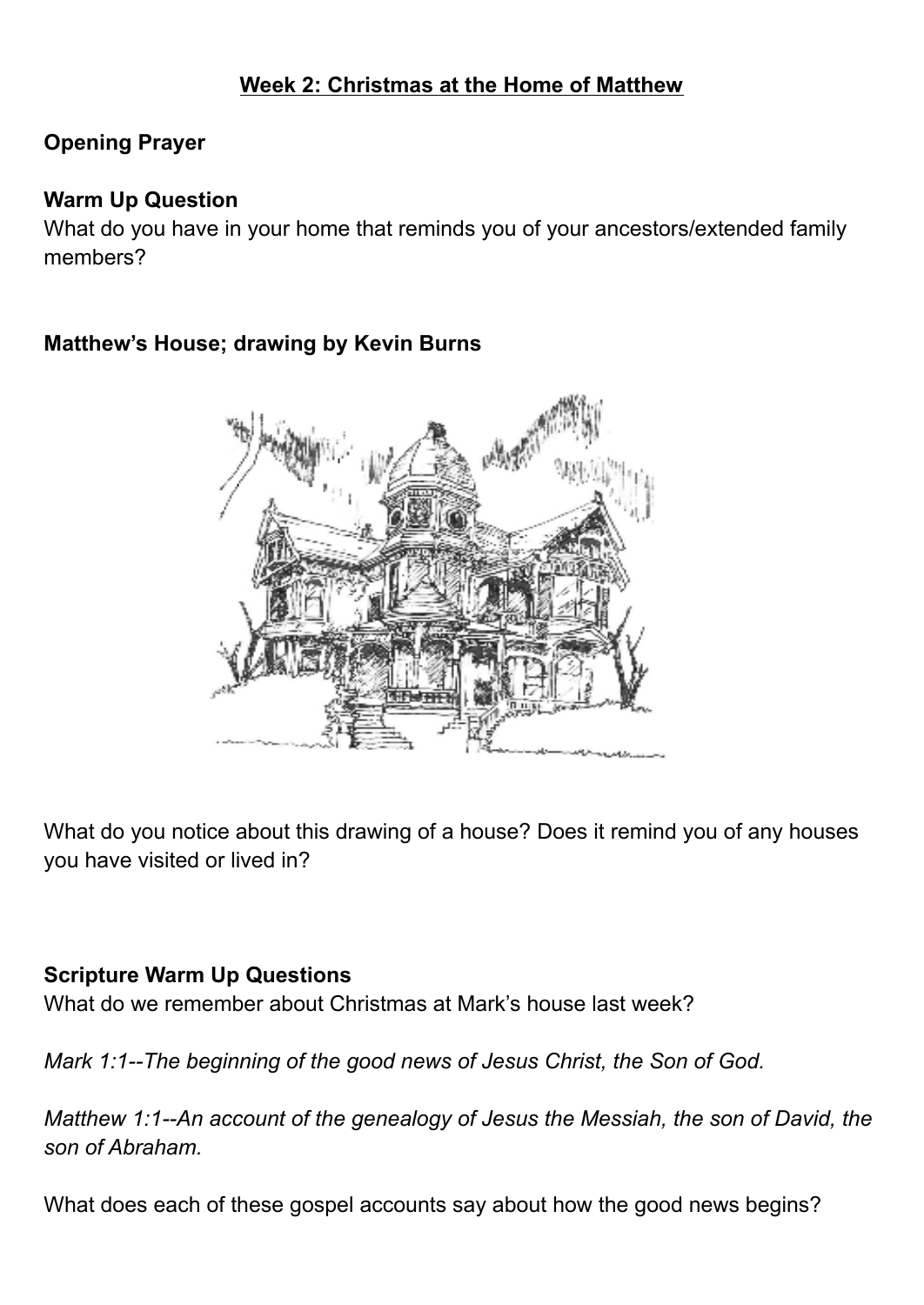Glance at **Matthew 1:1-17** (we won't read this, but briefly discuss a couple of things.)

**An account of the genealogy of Jesus the Messiah, the son of David, the son of** Abraham. <sup>2</sup>Abraham was the father of Isaac, and Isaac the father of Jacob, and Jacob the father of Judah and his brothers, <sup>3</sup>and Judah the father of Perez and Zerah by **Tamar**, and Perez the father of Hezron, and Hezron the father of Aram, <sup>4</sup>and Aram the father of Aminadab, and Aminadab the father of Nahshon, and Nahshon the father of Salmon, <sup>5</sup>and Salmon the father of Boaz by **Rahab**, and Boaz the father of Obed by **Ruth**, and Obed the father of Jesse,  $6$ and Jesse the father of King David. And David was the father of Solomon by **the wife of Uriah**, <sup>7</sup>and Solomon the father of Rehoboam, and Rehoboam the father of Abijah, and Abijah the father of Asaph, <sup>8</sup>and Asaph the father of Jehoshaphat, and Jehoshaphat the father of Joram, and Joram the father of Uzziah, <sup>9</sup>and Uzziah the father of Jotham, and Jotham the father of Ahaz, and Ahaz the father of Hezekiah, <sup>10</sup>and Hezekiah the father of Manasseh, and Manasseh the father of Amos, and Amos the father of Josiah, <sup>11</sup>and Josiah the father of Jechoniah and his brothers, at the time of the deportation to Babylon.  $12$ And after the deportation to Babylon: Jechoniah was the father of Salathiel, and Salathiel the father of Zerubbabel, <sup>13</sup>and Zerubbabel the father of Abiud, and Abiud the father of Eliakim, and Eliakim the father of Azor, <sup>14</sup>and Azor the father of Zadok, and Zadok the father of Achim, and Achim the father of Eliud, <sup>15</sup>and Eliud the father of Eleazar, and Eleazar the father of Matthan, and Matthan the father of Jacob, <sup>16</sup>and Jacob the father of Joseph the husband of **Mary**, of whom Jesus was born, who is called the Messiah.

#### **<sup>17</sup>So all the generations from Abraham to David are fourteen generations; and from David to the deportation to Babylon, fourteen generations; and from the deportation to Babylon to the Messiah, fourteen generations.**

- 1. What do we notice about this genealogy?
- 2. What do we know about the women in Jesus' genealogy?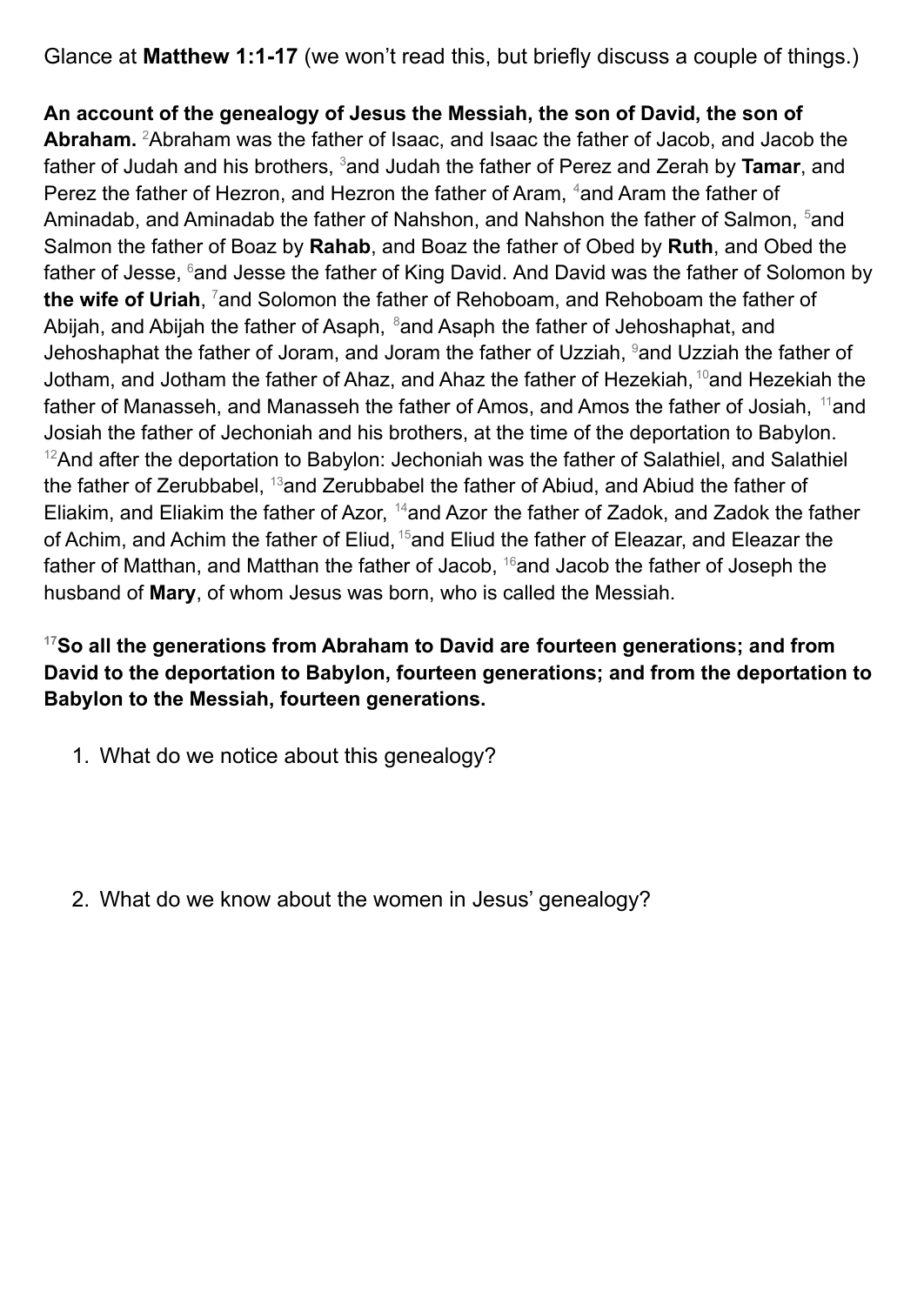#### **Matthew 1:18-25**

 $18$ Now the birth of Jesus the Messiah took place in this way. When his mother Mary had been engaged to Joseph, but before they lived together, she was found to be with child from the Holy Spirit. <sup>19</sup>Her husband Joseph, being a righteous man and unwilling to expose her to public disgrace, planned to dismiss her quietly. <sup>20</sup>But just when he had resolved to do this, an angel of the Lord appeared to him in a dream and said, "Joseph, son of David, do not be afraid to take Mary as your wife, for the child conceived in her is from the Holy Spirit.  $21$ She will bear a son, and you are to name him Jesus, for he will save his people from their sins." **<sup>22</sup>All this took place to fulfill what had been spoken by the Lord through the prophet: <sup>23</sup>"Look, the virgin shall conceive and bear a son, and they shall name him Emmanuel," which means, "God is with us."** <sup>24</sup>When Joseph awoke from sleep, he did as the angel of the Lord commanded him; he took her as his wife,  $25$  but had no marital relations with her until she had borne a son; and he named him Jesus.

3. What do you notice about this passage?

#### **Matthew 2:1-12**

In the time of King Herod, after Jesus was born in Bethlehem of Judea, wise men from the East came to Jerusalem, <sup>2</sup>asking, "Where is the child who has been born king of the Jews? For we observed his star at its rising, and have come to pay him homage."  $3$ When King Herod heard this, he was frightened, and all Jerusalem with him;  $4$ and calling together all the chief priests and scribes of the people, he inquired of them where the Messiah was to be born. <sup>5</sup>They told him, "In Bethlehem of Judea; for so it has been written by the prophet: <sup>6</sup>'And you, Bethlehem, in the land of Judah, are by no means least among the rulers of Judah; for from you shall come a ruler who is to shepherd my people Israel." <sup>7</sup>Then Herod secretly called for the wise men and learned from them the exact time when the star had appeared.  $8$ Then he sent them to Bethlehem, saying, "Go and search diligently for the child; and when you have found him, bring me word so that I may also go and pay him homage."

<sup>9</sup>When they had heard the king, they set out; and there, ahead of them, went the star that they had seen at its rising, until it stopped over the place where the child was.  $10$ When they saw that the star had stopped, they were overwhelmed with joy.  $11$ On entering the house, they saw the child with Mary his mother; and they knelt down and paid him homage. Then, opening their treasure chests, they offered him gifts of gold, frankincense, and myrrh. <sup>12</sup>And having been warned in a dream not to return to Herod, they left for their own country by another road.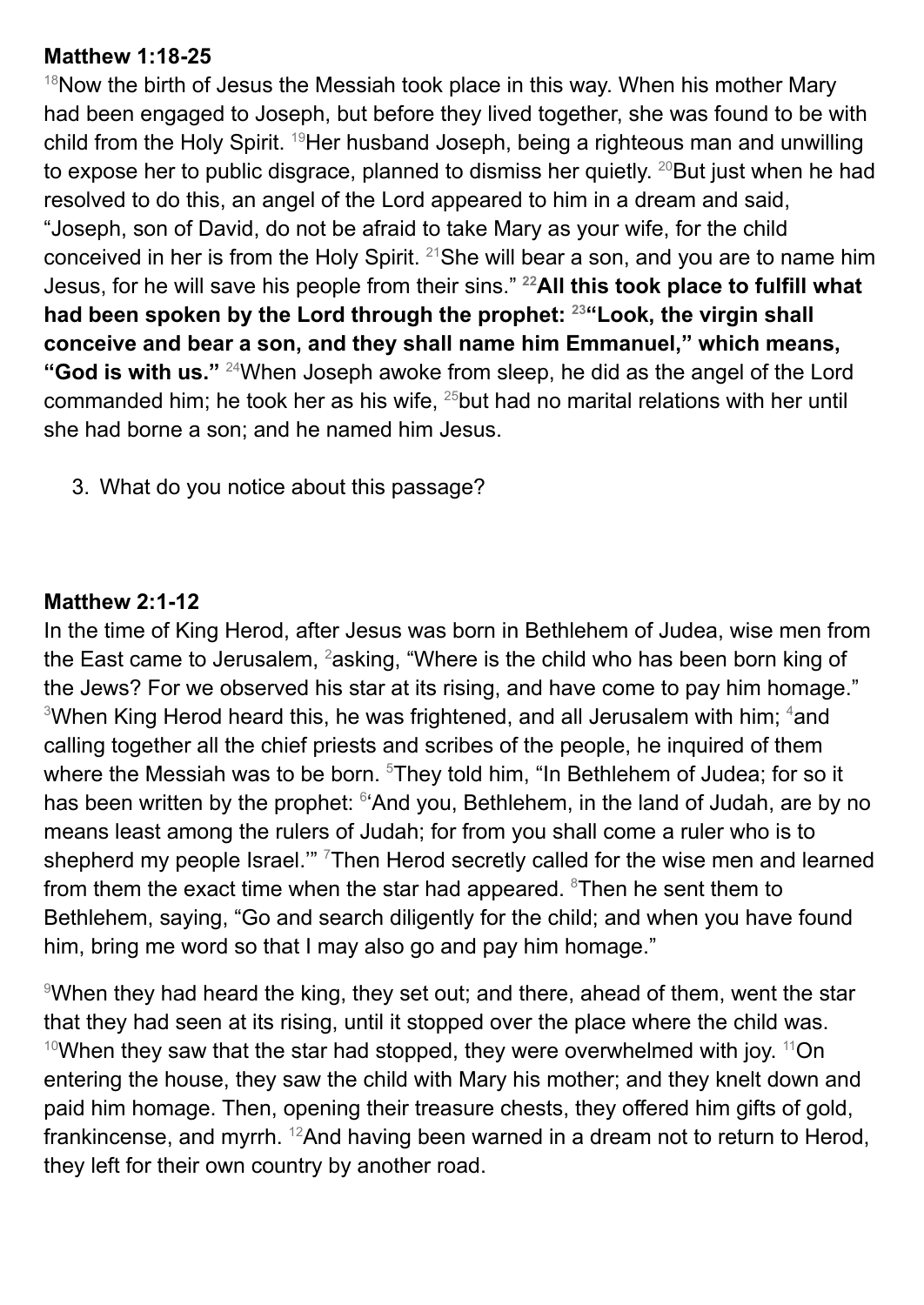- 4. What do you notice about this passage of scripture. What surprises you?
- 5. What do the Magi and the women of Matthew's genealogy share in common? What do you think Matthew might be indicating by including these stories?
- 6. Consider who in our contemporary context might be identified as outsiders. Where do they fit in Matthew's house?

#### **GOD SO LOVED THE WORLD by Ann Weems**

The story of Jesus Christ is this: The people of this earth waited for a Messiah...a Savior... and only God would send a little baby king. The child grew and began to question things as they were, and the man moved through his days and through this world, questioning the system of kings and priests and marketplace. He was called the New Creation the New Covenant the Son of God who brought all who listened who saw who understood change and new life. But kings and corporations and churches of this world work very hard to keep things as they are out into forever Amen. And so they killed him: he who said, Love one another, he who said, Feed my sheep, for they didn't want to share their bread and their wine. Now the story should have ended there except that the story has always been that our God is the God of the covenant. The Good News is that in spite of our faithlessness God is faithful and Jesus Christ was resurrected, for God so loved the world that he gave his only begotten Son